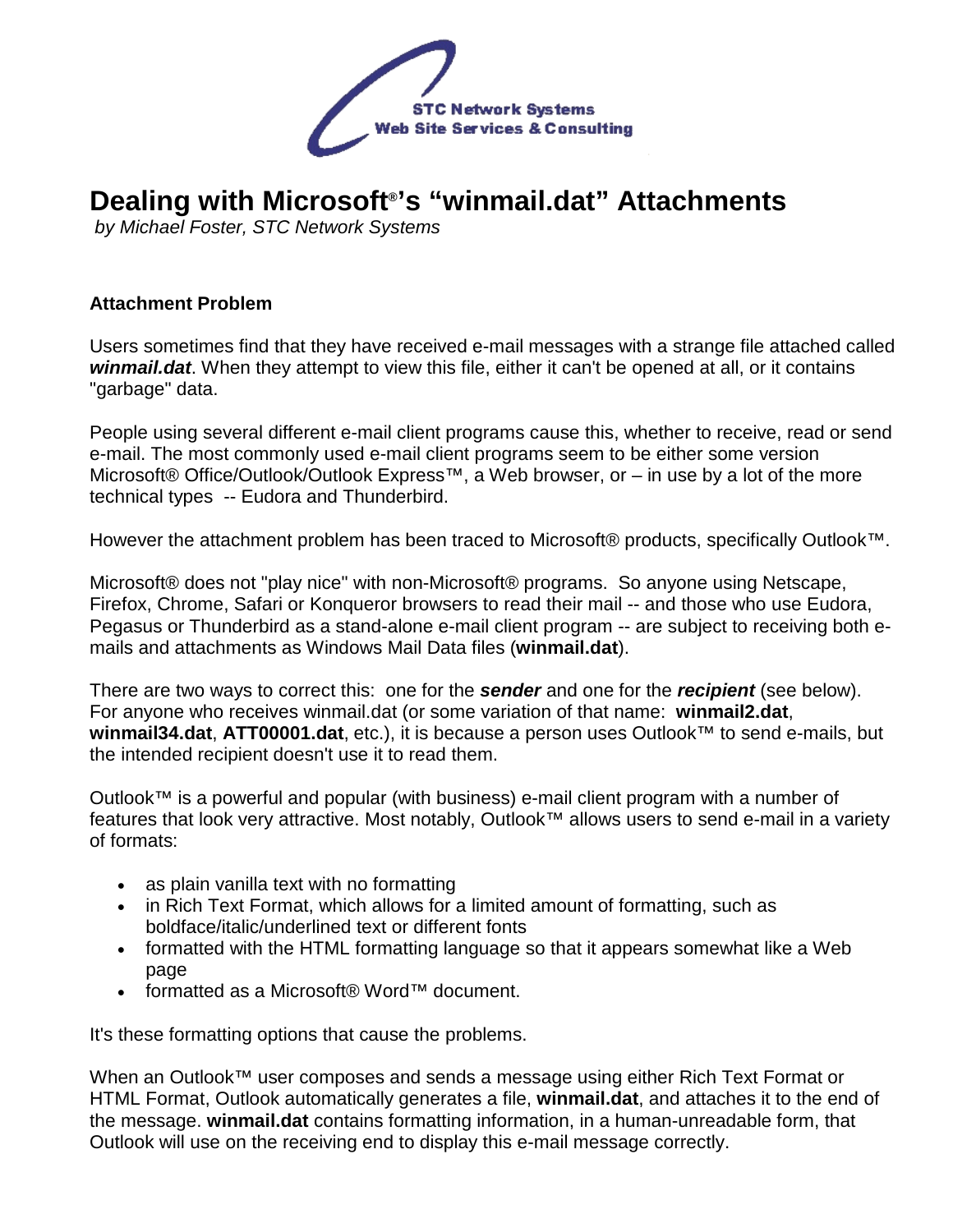Unfortunately, Outlook™ is the **ONLY** e-mail client program that can use this information! All of the other e-mail client programs don't understand this information.

#### **For recipients:**

If you are not using Microsoft® Outlook™ as the e-mail client program to read incoming messages:

One solution to the problem is to download the WMDecode program found at:

**http://www.biblet.com** (Look about halfway down the page)

This program will at least allow you to decode the winmail.dat files and extract any useful attachments from them. It costs \$10, but is well worth it. It opens winmail.dat files and saves the contents either in the folder where you install WMDecode -or- in the folder where your attachments normally get saved.

Other than this, there's not much you can do on your end to fix the problem, since it's not your email program generating the problem. If you just don't want to deal with the problem, the other approach is to reply to the individual who sent you the "offending" e-mail and ask that they resend the message, with the attached files, as a plain text message, not in Rich Text Format or HTML. If they don't know how to do this, you can, of course, send them this document!

#### **For senders:**

If someone e-mails you to complain that they couldn't read your attachments, or to ask what this "winmail.dat" file is that you sent them, chances are you sent this e-mail using Microsoft® Outlook™. Although you are not the one having the problem, you are the one who gets to fix the problem.

There are a few different ways to fix this, depending on how you have set up your address book capabilities and whether or not you are using a mailing list or do a group mailing to send out the offending e-mail. Please read the remainder of this section before you begin making changes to your settings, as there are two special situations, discussed first, that you must consider before choosing the appropriate solution.

### **For sending messages to a mailing list or as a group mailing:**

You MUST set ALL users up so that they receive plain text e-mail. If even one user is set up in your address book, or your default setting is to receive Rich Text Format or HTML format e-mail, everyone will receive that format. You must either edit every address book entry for every individual on your mailing list, or change your default sending mode to plain text. Both methods are described below.